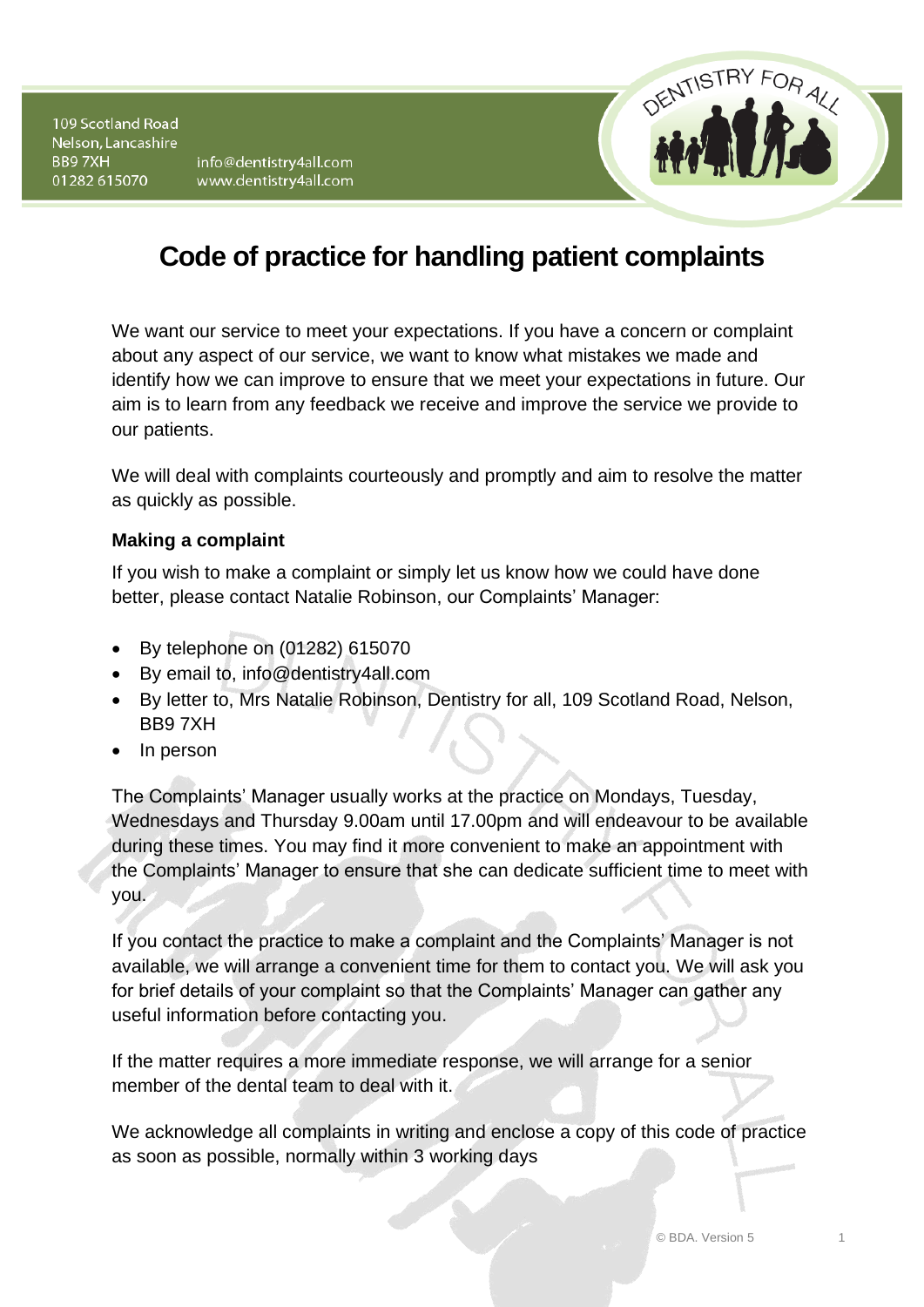109 Scotland Road Nelson, Lancashire BB97XH 01282 615070

info@dentistry4all.com www.dentistry4all.com



### **Investigating a complaint**

We will offer to discuss the complaint with you and will ask how you would like to be kept informed of developments – by telephone, letters or e-mail or by face-to-face meetings. We will let you know how we will deal with your complaint and the likely time that the investigation will take to complete. If you do not wish to discuss the complaint further, we will still let you know the expected timescale for completing the investigation.

We will investigate your complaint within 10 working days or if the issue is complex, within 6 months and, as far as reasonably practicable, will let you know how our investigation is progressing.

When we have completed our investigation, we will provide you with a full written report, unless you have told us that you do not wish for further communication. The report will explain how we considered the complaint, the conclusions we reached for each part of your complaint, details of any remedial action we have taken and whether further action is needed.

## **Records**

We keep proper and comprehensive records of any complaints that we receive and the action we have taken following investigation. We review these records regularly to ensure that we recognise our mistakes and take every opportunity to improve our service.

## **If you are not satisfied**

If your complaint was about your dental treatment and you are not satisfied with the result of our investigation, you can take up the matter with a relevant external organisation.

## **For complaints about NHS treatment:**

## **NHS England:**

The Parliamentary and Health Service Ombudsman, Millbank Tower, Millbank London SW1P 4QP 0345 015 4033 www.ombudsman.org.uk